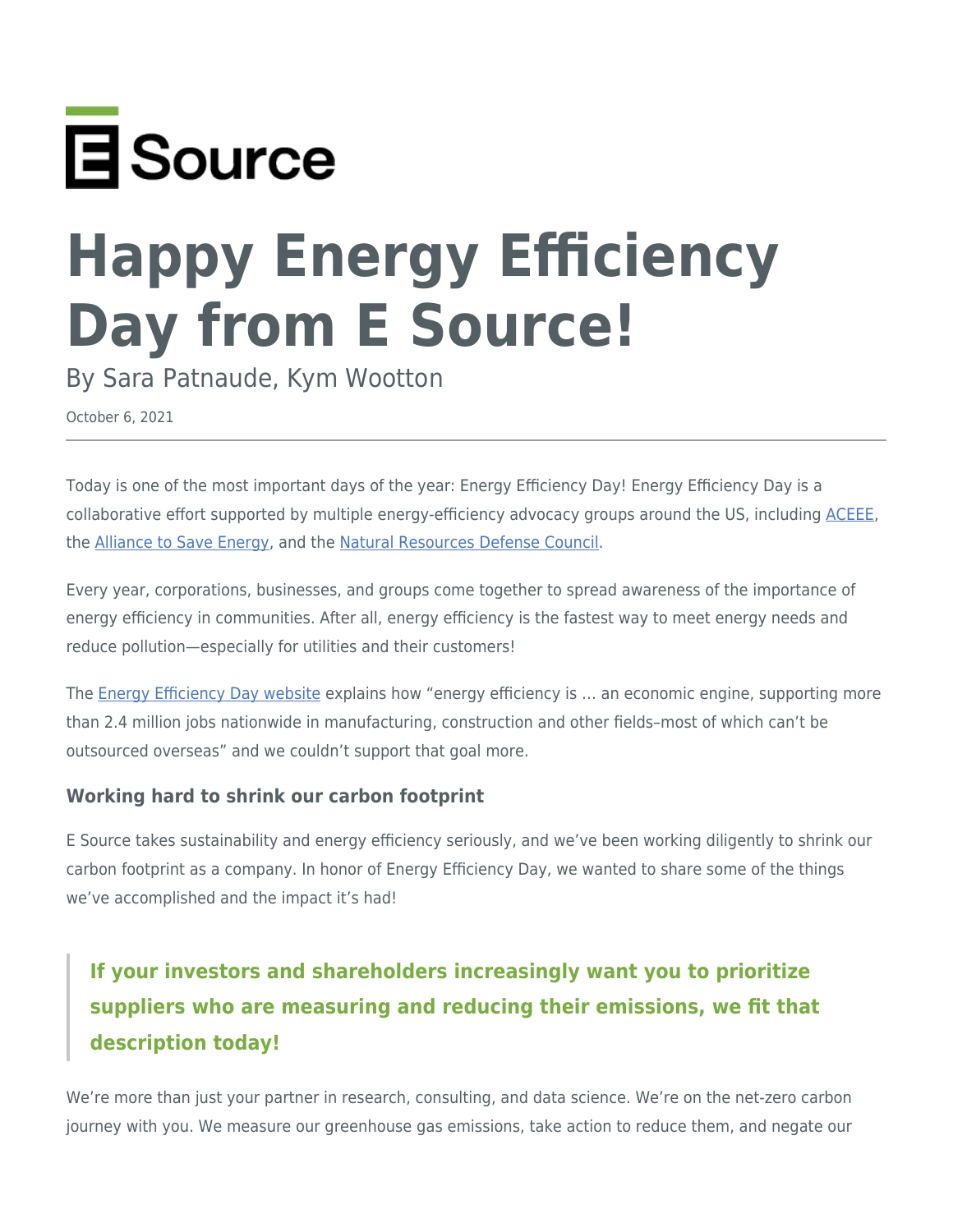annual emissions by purchasing high-quality carbon-removal credits.

Living our mission means building a sustainable future with our own business practices. We have two top-level sustainability commitments:

- Reduce our Scope 1, Scope 2, and Scope 3 emissions by 50% by 2030 and produce net-zero carbon by 2050
- Measure our carbon emissions on an annual basis and take action to remove that carbon from the atmosphere using high-quality carbon-removal credits

To begin paying off our carbon debt, we've partnered with Nori, a Seattle-based company that pairs individuals and businesses that want to remove carbon dioxide from the atmosphere. Nori works with farmers to adopt regenerative farming practices that build soil carbon, an otherwise expensive and risky transition for farmers. In August 2020, we purchased 839 tons of carbon removal credits from Nori to erase our 2018 and 2019 emissions. And we recently purchased an additional 397 tons to erase our 2020 emissions.

Most recently, we've calculated our carbon footprint for 2018, 2019, and 2020 using the widely recognized Greenhouse Gas Protocol (**figure 1**). Our total emissions include the historic emissions of the five acquisitions we made in 2020. We saw an absolute reduction in our emissions of 54% from 2019 to 2020 due to the COVID-19 pandemic. This drop came primarily from reduced business travel and employee commuting.

## **Figure 1: E Source enterprise emissions for 2018, 2019, and 2020**

From 2018 to 2020, we cut our emissions by more than half, due largely to COVID-induced decreases in travel.